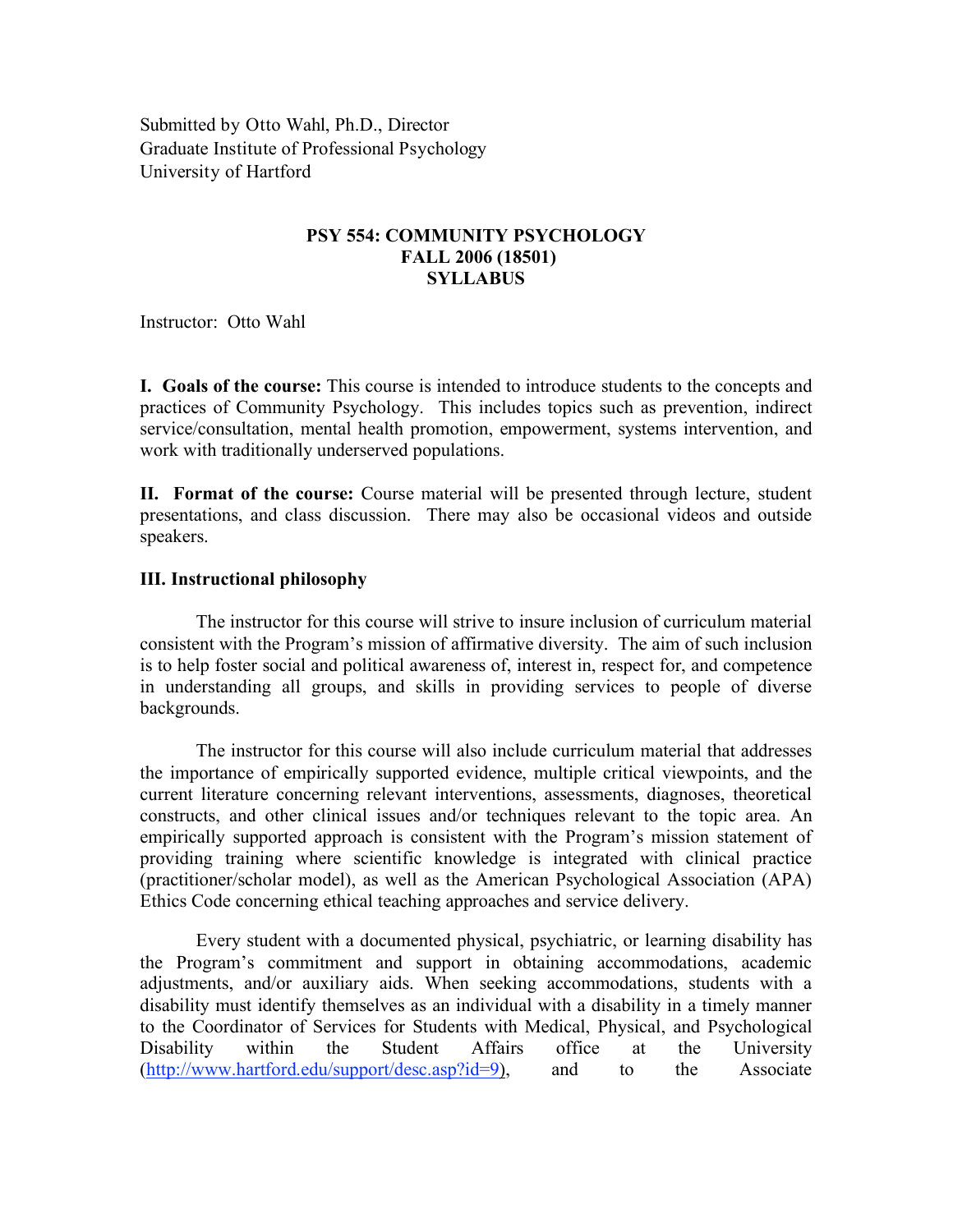Director/Coordinator of Student Affairs of the GIPP. The student should also consult with the instructor at the beginning of the course for specific needed accommodations.

# **IV. Course assignments and grading:**

- 1. Class participation: It is expected that students will have consistent and timely attendance in class, will prepare for class by completing the assigned readings prior to the date listed on this syllabus, and will be active participants in class discussions. Class participation counts 10 points toward the final grade.
- 2. Quiz: There will be one quiz approximately halfway through the semester. The quiz will ask for brief answers to 5-10 questions related to readings and discussion to that point in the course. Quiz will count 25 points toward the final grade.
- 3. Student paper and presentation: Each student will select one of the general topic areas listed on the syllabus and present to the class a summary of a Community Psychology effort/project related to mental health that is consistent with that topic area. The goal is to provide examples of Community Psychology in action. The Community Psychology project described must be one that is published in a professional journal or in a book or book chapter. Projects described on the internet may be acceptable but will require prior approval of the instructor. The student will summarize for the class what was done, what the Community Psychology concepts are that have been utilized, what were the results of the intervention, and what we can learn from the effort. The presentation should be accompanied by a 4-6 page paper reviewing the strengths and weaknesses of the project presented with respect to the goals and principles of Community Psychology and include at least five additional primary source references related to the topic. (Note: Title page, abstract, and reference list should not be counted as part of the 4-6 pages.) The paper should be double-spaced and follow APA publication guidelines. Papers are due at the time of the presentation. The published paper that is the basis of the student report should also be turned in at that time. Paper and presentation will count 40 points toward the final grade.
- 4. Final exam: Students will be presented with an example of a community intervention and asked to critique it from the perspective of a Community Psychologist. That is, students will discuss how Community Psychology principles and procedures have been used, misused, and/or omitted in the example presented and how the intervention might have been improved. This will be a closed book, take-home exam, which students will have one hour to complete. Final exam will be due by the end of class on November 29, 2006 and will count 25 points toward the final grade.

Grades will be assigned according to the following point accumulations: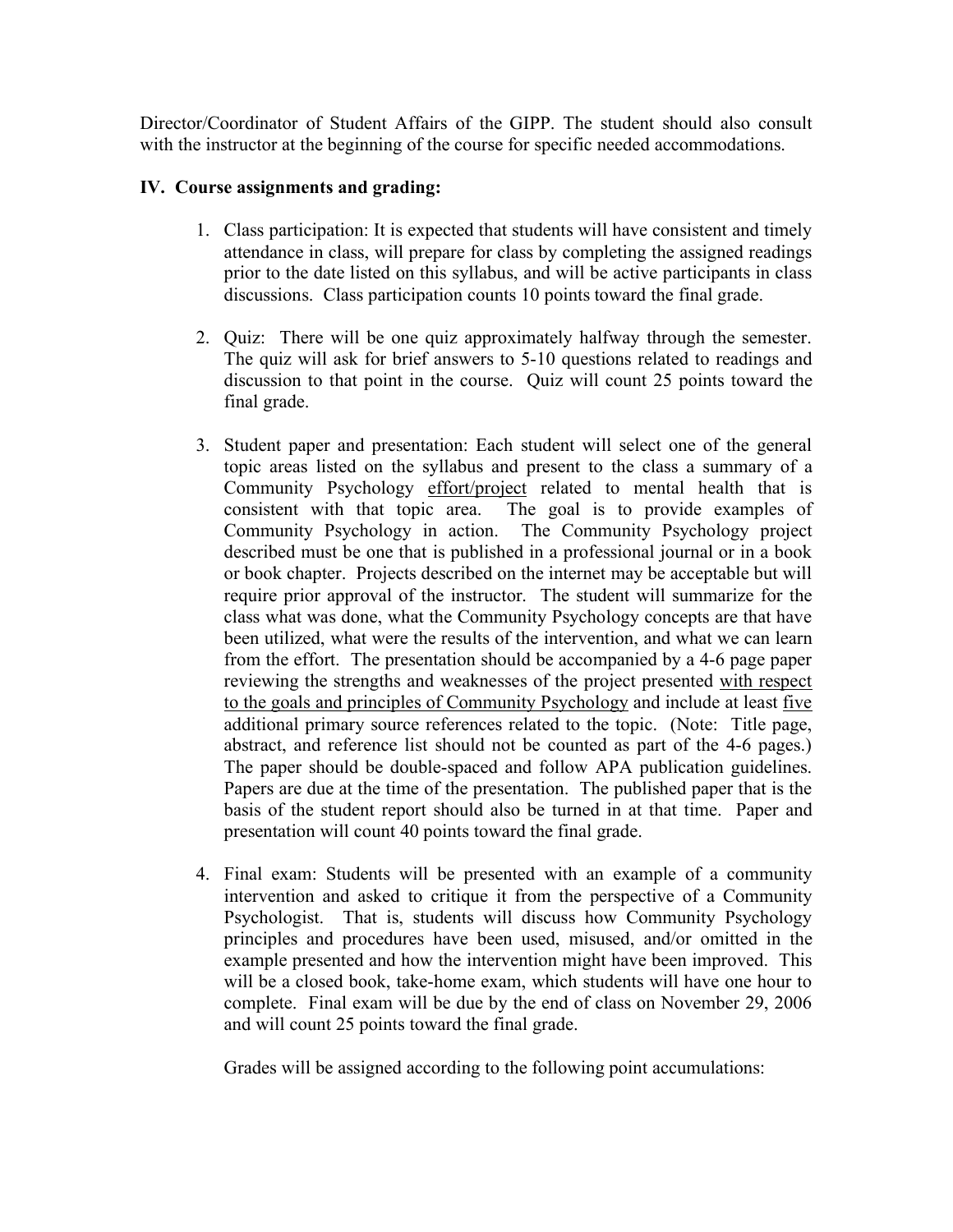$$
95-100 = A \qquad 87-89 = B+ \qquad 80-83 = B- \qquad 75 = F
$$
  

$$
90-94 = A- \qquad 84-86 = B \qquad 75-80 = C
$$

#### **Tentative Schedule of Class Topics and Readings**

**Textbook:** Scileppi, J. A., Teed, E. L., & Torres, R. D. (2000). *Community Psychology: A common sense approach to mental health*. Saddle River, NJ: Prentice Hall.

**Assigned readings:** Non-textbook readings (and other information related to the course) can be found on the University of Hartford Blackboard site for this course.

#### **8/29 Introduction to Community Psychology**

STT, Introduction, pp. 1-6.

# **9/6 Community Psychology history**

STT, Chap. 1: Overview of Community Psychology, pp. 7-26.

Gregory, R. J. (2001). The spirit and substance of community psychology: Reflections. *Journal of Community Psychology, 29*, 473-485.

## **9/13 Ecology/context/diversity**

STT: Chap. 2: Ecological model, pp. 27-51.

Garbarino, J. (2001). An ecological perspective on the effects of violence on children. *Journal of Community Psychology, 29*, 361-378.

U.S. Department of Health and Human Services (2001). Mental health: Culture, race, and ethnicity. Executive Summary. Rockville, MD: U.S. Department of Health and Human Services, Office of the Surgeon General.

## **9/20 Prevention I**

STT: Chap. 3: Prevention, pp. 52-80.

Albee, G. W. (1999). Prevention, not treatment, is the only hope. *Counseling Psychology Quarterly, 12*, 133-146.

Mason, D. T., & Lusk, M. W. (1992). Beyond ideology in drug policy: The primary prevention model. *Journal of Drug Issues, 22*, 959-976.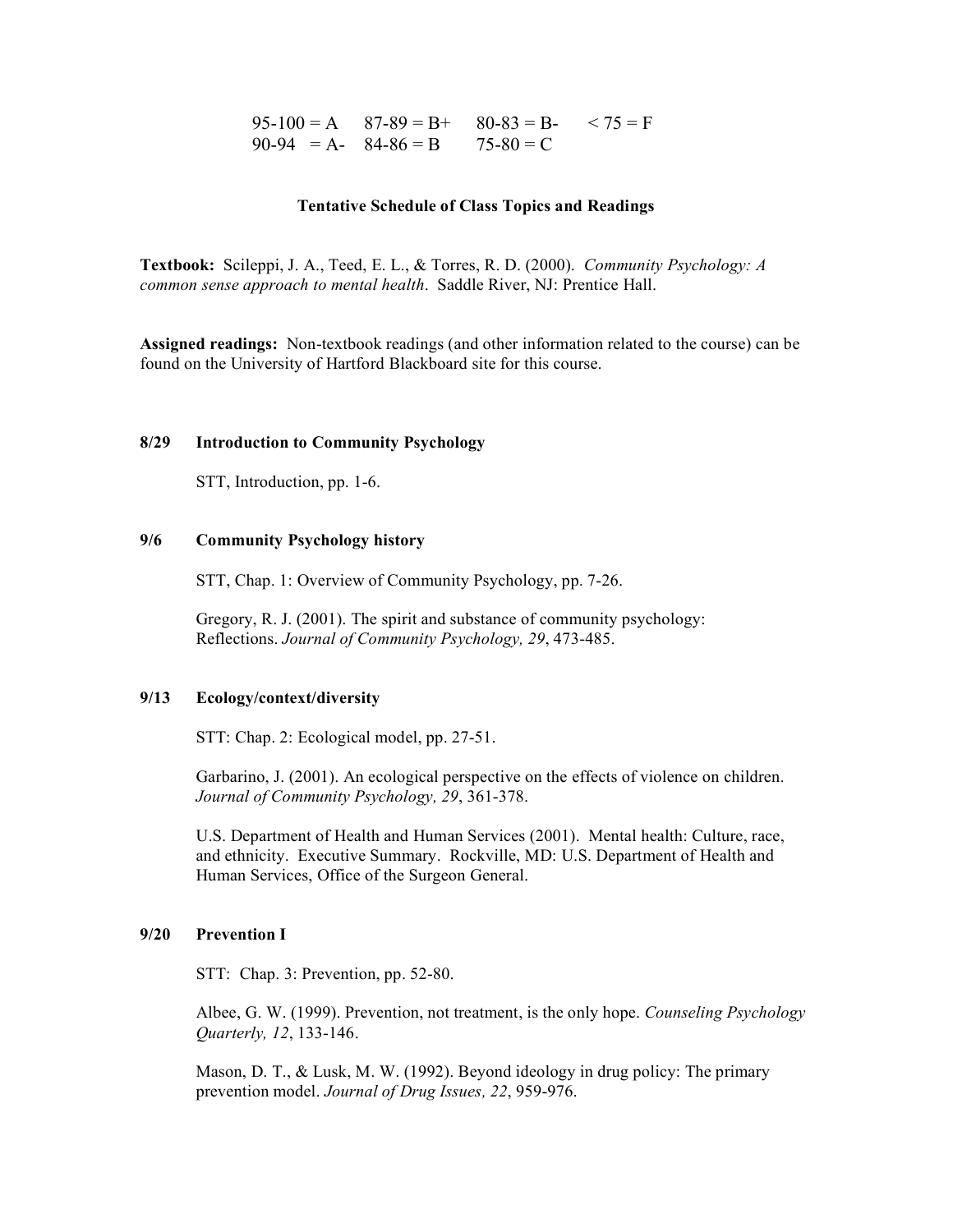## **9/27 Prevention II**

Greenberg, M. T., Domitrovich, C., & Bambarger (2001). The prevention of mental disorders in school-aged children: Current state of the field. *Prevention and Treatment, 4.*

Bethea, L. (1999). Primary prevention of child abuse. *American Family Physician, 59*.

# **10/4 Mental health promotion**

Weissberg, R. (November, 1998). Healthy Children 2010: Next steps? Paper presented at the Rosalynn Carter Symposium on Mental Health Policy. Atlanta, GA. Available online at http://www.cartercenter.org/documents/1228.pdf (pp. 30-35).

Herman, H. (2001). The need for mental health promotion. *Australian and New Zealand Journal of Psychiatry, 35*, 709-715.

# **10/11 Crises, coping, and social support I**

STT, Chap. 4: Crises and coping, pp. 81-100.

Pincus, D. B., & Friedman, A. G. (2004). Improving children's coping with everyday stress: Transporting treatment interventions to the school setting. *Clinical Child and Family Psychology Review, 7*, 223-240.

Frankish, C. J. (1994). Crisis centers and their role in treatment: Suicide prevention versus health promotion. *Death Studies, 18*, 327-339.

## **10/18 Crises, coping, and social support II**

# **QUIZ**

STT, Chap. 5: Social support and self-help, pp. 101-119.

Shepherd, M. D., Schownberg, M., Slavich, S., Wituk, S., Warren, M, & Meissen, G. (1999). Continuum of professional involvement in self-help groups. *Journal of Community Psychology, 27*, 39-53.

Lampropoulous, G. K., & Spengler, P. M. (2005). Helping and change without traditional therapy: Commonalities and opportunities. *Counseling Psychology Quarterly, 18*, 47-59.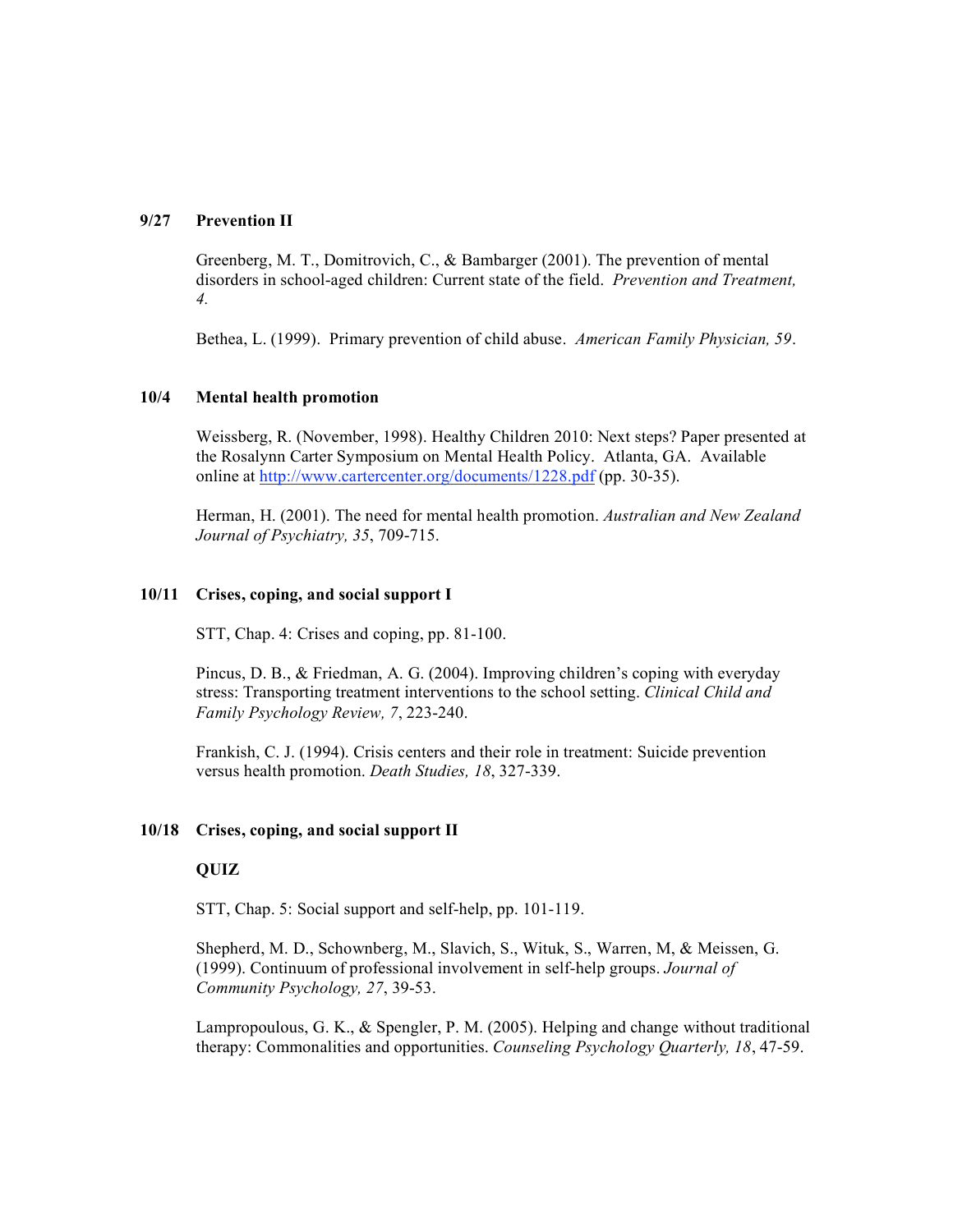#### **10/25 Consultation**

STT, Chap. 6: Consultation, pp. 120-137.

Shannon, P., Daly, D. C., Malatchi, A., Kvarfordt, C., & Yoder, T. (2001). Capacity for statewide implementation of positive behavior supports: A needs assessment strategy. *Journal of Positive Behavior Intervention, 3*, 95-100.

Lenihan, G., & Kirk, W. G. (1990). Using student paraprofessionals in the treatment of eating disorders. *Journal of Counseling and Development, 68, 332-335.*

#### **11/1 Program evaluation**

STT, Chap. 7: Program evaluation, pp, 138-155.

Perloff, R., Perloff, E., & Sussna, E. (1976). Program evaluation. *Annual Review of Psychology, 27*, 569-594.

Lusky, M. B., & Hayes, R. L. (2001). Collaborative consultation and program evaluation. *Journal of Counseling and Development, 79*, 26-38.

#### **11/8 Empowerment and system change I**

STT, Chap. 8: Community change, pp. 156-171.

Chamberlin, J. (1997). A working definition of empowerment. *Psychiatric Rehabilitation Journal, 20*, 43-46.

Deegan, P. E. (1992). The Independent Living Movement and people with psychiatric disabilities: Taking back control over our own lives. *Psychosocial Rehabilitation Journal, 15*, 3-19.

#### **11/15 Empowerment and system change II**

STT, Chap. 9: Strategies for change, pp. 172-197.

Nelson, G., Lord, J., & Ochocka, J. (2001). Empowerment and mental health in community: Narratives of psychiatric consumers/survivors. *Journal of Community and Applied Social Psychology, 11*, 125-142.

Corrigan, P. W., Markowitz, F. E., & Watson, A. C. (2004). Structural levels of mental illness stigma and discrimination. *Schizophrenia Bulletin, 30*, 481-491.